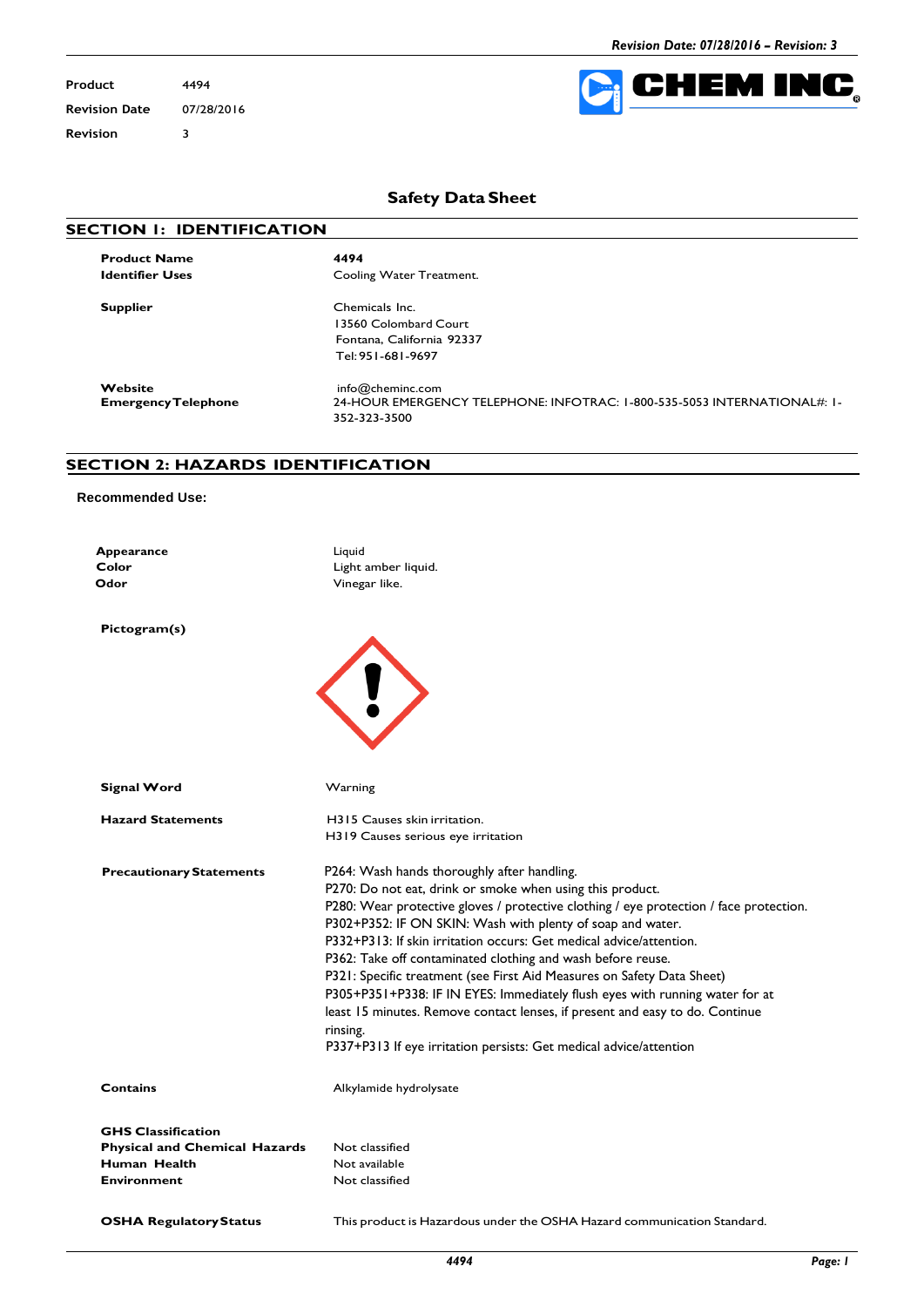**Routes of Exposure Unknown** 

**Inhalation** No specific symptoms noted, inhalation is not believed to be a likely route of exposure. **Ingestion**<br> **Ingestion**<br> **I** Harmful if swallowed.<br> **Skincontact**<br> **I** May cause irritation, r May cause irritation, redness, and pain. Skin irritation. **Eye contact** Causes serious eye damage. irritation of eyes may cause redness, swelling, pain and tearing.

#### **SECTION 3: COMPOSITION / INFORMATION ON INGREDIENTS**

| <b>Composition Comments</b>                                 | Confidential business information has been removed without affecting the overall safety                                                                                                                                                                                          |
|-------------------------------------------------------------|----------------------------------------------------------------------------------------------------------------------------------------------------------------------------------------------------------------------------------------------------------------------------------|
|                                                             | information on the safety data sheet.                                                                                                                                                                                                                                            |
| <b>SECTION 4: FIRST AID MEASURES</b>                        |                                                                                                                                                                                                                                                                                  |
| Description of first aid measures                           |                                                                                                                                                                                                                                                                                  |
| <b>General Information</b>                                  | General first aid, rest, warmth and fresh air.                                                                                                                                                                                                                                   |
| <b>Inhalation</b>                                           | No identified hazard associated with inhalation.                                                                                                                                                                                                                                 |
| Ingestion                                                   | Do NOT induce vomiting unless directed to do so by medical personnel. Rinse mouth                                                                                                                                                                                                |
|                                                             | thoroughly. Get medical attention if any discomfort continues.                                                                                                                                                                                                                   |
| <b>Skincontact</b>                                          | Remove affected person from source of contamination. Remove contaminated clothing. Wash                                                                                                                                                                                          |
|                                                             | the skin immediately with soap and water. Get medical attention promptly if symptoms occur                                                                                                                                                                                       |
|                                                             | after washing. If this product contacts the skin, immediately flush the affected area with                                                                                                                                                                                       |
|                                                             | plenty of clean running water for at least fifteen (15) minutes.                                                                                                                                                                                                                 |
| Eye contact                                                 | Do not rub eye. Promptly wash eyes with plenty of water while lifting the eye lids. Remove<br>contact lenses, if present and easy to do. Continue rinsing. Get medical attention<br>immediately. Continue to rinse. Immediately flush with plenty of water for up to 15 minutes. |
| Most important symptoms and effects, both acute and delayed |                                                                                                                                                                                                                                                                                  |
| <b>General Information</b>                                  |                                                                                                                                                                                                                                                                                  |
| <b>Inhalation</b>                                           | No specific symptoms noted, inhalation is not believed to be a likely route of exposure.                                                                                                                                                                                         |
| Ingestion                                                   | Harmful if swallowed.                                                                                                                                                                                                                                                            |

**Skincontact** May cause irritation, redness, and pain. Skin irritation.

**Eye contact** Causes serious eye damage, irritation of eyes may cause redness, swelling, pain and tearing. **Routes of Exposure** Unknown

Most important symptoms and effects, both acute and delayed

**Notes to the Physician** Treat Symptomatically.

## **SECTION 5: FIREFIGHTING MEASURES**

| Auto Ignition Temperature (°C)<br>Flammability Limit-Lower (%)<br><b>Flammability Limit-Upper (%)</b><br><b>Flashpoint</b> | No Information available.<br>No Information available.<br>No Information available.<br>No Information available.    |
|----------------------------------------------------------------------------------------------------------------------------|---------------------------------------------------------------------------------------------------------------------|
| <b>Extinguishing Media</b>                                                                                                 | Use fire-extinguishing media appropriate for surrounding materials. Water, foam, dry<br>chemical or carbon dioxide. |
| Hazardous combustion products                                                                                              | Oxides of carbon, oxide of sulfur or oxides of nitrogen                                                             |
| <b>Unusual Fire &amp; Explosion Hazards</b>                                                                                | Dried residue can thermally decompose, giving off irritating and possibly toxic fumes.                              |
| <b>Special Fire Fighting Procedures</b>                                                                                    | Use water to cool containers exposed to a fire.                                                                     |
| <b>Protective equipment for fire-</b>                                                                                      | Wear full protective clothing and self-contained breathing apparatus, suitable gloves and                           |
| fighters                                                                                                                   | boots.                                                                                                              |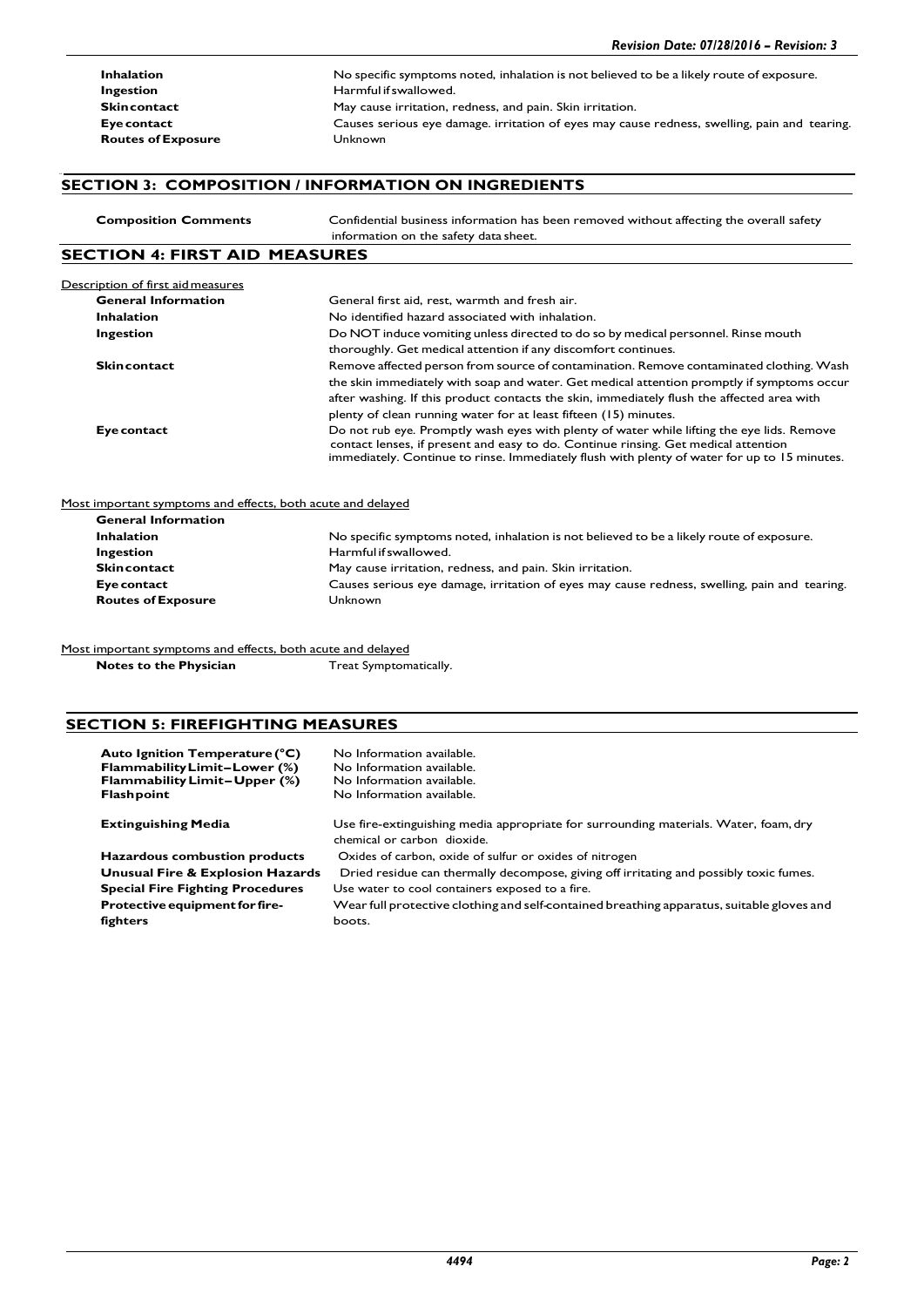# **SECTION 6: ACCIDENTAL RELEASE MEASURES**

| <b>Personal Precautions</b>      | For personal protection, see section 8. In case of inadequate ventilation, use respiratory<br>protection. Do not smoke, use open fire or other sources of ignition. In case of spills, beware<br>of slippery floors and surfaces. |
|----------------------------------|-----------------------------------------------------------------------------------------------------------------------------------------------------------------------------------------------------------------------------------|
| <b>Environmental Precautions</b> | Keep out of drains, municipal sewers, open bodies of water and water course.                                                                                                                                                      |
| <b>Spill Clean Up Methods</b>    | Safely stop source of spill. Clean up spills immediately. Restrict non-essential personnel from                                                                                                                                   |
|                                  | the area. Wear protective clothing, goggles and respirator if ventilation is not adequate. For                                                                                                                                    |
|                                  | small or small spills, dike spill area and soak up material with sand or other absorbent. Place                                                                                                                                   |
|                                  | into chemical waste container for disposal according to local, state or federal regulations.                                                                                                                                      |

## **SECTION 7: HANDLING AND STORAGE**

**ProtectiveEquipment**

| <b>Handling</b>            | Use proper personal protection when handling. Provide good ventilation. Avoid contact<br>with skin and eyes and clothing. Do not use contact lenses. Avoid inhalation of vapors and<br>mists. Avoid prolonged or repeated contact. Do NOT ingest. Wash thoroughly after<br>handling. Rinse container before disposal. Freezing will not harm product performance.<br>Simply bring to room temperature by storing at room temperature and allowing it to<br>warm up. It is not recommended to eat or to put a heating device into contact with the<br>liquid product. |
|----------------------------|----------------------------------------------------------------------------------------------------------------------------------------------------------------------------------------------------------------------------------------------------------------------------------------------------------------------------------------------------------------------------------------------------------------------------------------------------------------------------------------------------------------------------------------------------------------------|
| <b>Usage Description</b>   | Store in a cool, dry, and well-ventilated place away from incompatible materials. Vent<br>containers frequently, and more often in warm weather to relieve pressure. Keep container                                                                                                                                                                                                                                                                                                                                                                                  |
| <b>Storage Precautions</b> | tightly closed when not in use. Do not get in eyes, on skin, or on clothing.<br>Store closed containers in a cool, dry, well-ventilated area away from incompatible materials.<br>This product is stable under normal conditions of handling and storage. Avoid cold<br>temperatures. The recommended storage temperature is above 32°F, preferably at room<br>temperature (70°F). Keep away from oxides of carbon,                                                                                                                                                  |
| <b>Specific End Use(s)</b> | The identified uses are in section 1 of this Safety Data Sheet.                                                                                                                                                                                                                                                                                                                                                                                                                                                                                                      |

### **SECTION 8: EXPOSURE CONTROLS / PERSONAL PROTECTION**

| L |        |
|---|--------|
|   | п<br>ı |

| Component                    | <b>STD</b>                                                                                                                                                                                                                                                                                                                                                           |               | TWA (8 Hrs)                                                                                                                                                                                                                                                                                                                                  |               | <b>STEL (15mins)</b> | <b>Notes</b> |
|------------------------------|----------------------------------------------------------------------------------------------------------------------------------------------------------------------------------------------------------------------------------------------------------------------------------------------------------------------------------------------------------------------|---------------|----------------------------------------------------------------------------------------------------------------------------------------------------------------------------------------------------------------------------------------------------------------------------------------------------------------------------------------------|---------------|----------------------|--------------|
| Alkylamide hydrolysate       | <b>OSHA</b>                                                                                                                                                                                                                                                                                                                                                          | Not available |                                                                                                                                                                                                                                                                                                                                              | Not available |                      |              |
| <b>Ingredient Comments</b>   |                                                                                                                                                                                                                                                                                                                                                                      | <b>OSHA</b>   |                                                                                                                                                                                                                                                                                                                                              |               |                      |              |
| <b>Process Conditions</b>    |                                                                                                                                                                                                                                                                                                                                                                      |               |                                                                                                                                                                                                                                                                                                                                              |               |                      |              |
| <b>Engineering Measures</b>  |                                                                                                                                                                                                                                                                                                                                                                      |               | Provide adequate ventilation, including appropriate local extraction, to ensure that the<br>defined occupational exposure limit is not exceeded.                                                                                                                                                                                             |               |                      |              |
| <b>Respiratory Equipment</b> | Use of respirator protection is not generally required. However, if exposure is above the<br>stated limits or ventilation is inadequate, use a NIOSH approved acid gas/organic vapor<br>respirator to reduce potential for inhalation exposure. When using respirator cartridges, they<br>must be changed frequently to assure breakthrough exposure does not occur. |               |                                                                                                                                                                                                                                                                                                                                              |               |                      |              |
| <b>Hand Protection</b>       |                                                                                                                                                                                                                                                                                                                                                                      |               | Use rubber or plastic gloves to minimize skin contact.                                                                                                                                                                                                                                                                                       |               |                      |              |
| <b>Eye Protection</b>        |                                                                                                                                                                                                                                                                                                                                                                      |               | To avoid contact with eyes, use safety glasses or chemical splash goggles. Face shield is                                                                                                                                                                                                                                                    |               |                      |              |
| <b>Hygiene Measures</b>      |                                                                                                                                                                                                                                                                                                                                                                      | smoke.        | recommended. Eye wash station should be available in the work area.<br>DO NOT SMOKE IN WORK AREA! Wash hands at the end of each work shift and before<br>eating, smoking and using the toilet. Wash promptly if skin becomes wet or contaminated.<br>Promptly remove any clothing that becomes contaminated. When using do not eat, drink or |               |                      |              |

## **SECTION 9: PHYSICAL AND CHEMICAL PROPERTIES**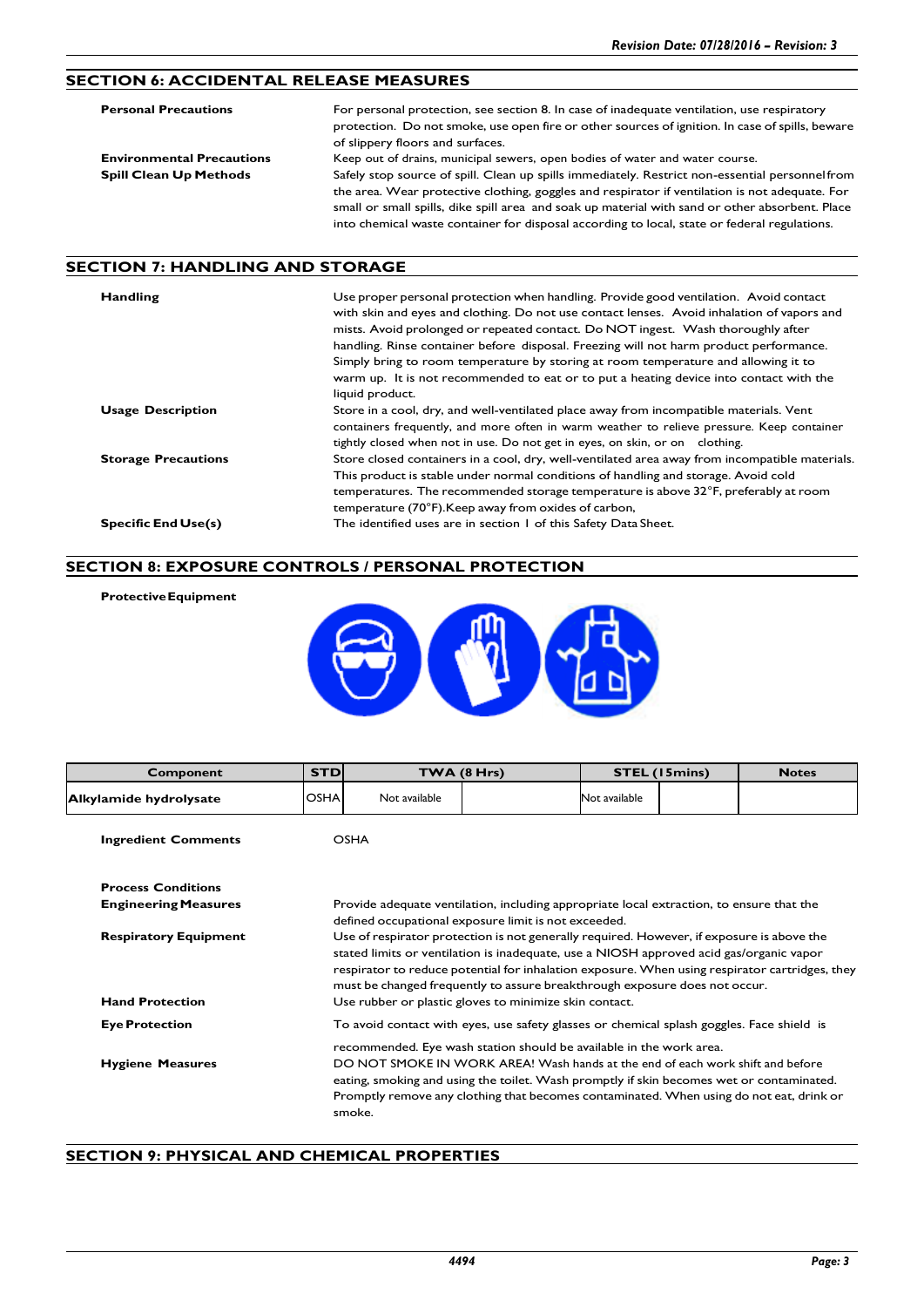# **Information on Basic Physical and Chemical Properties**

| Appearance<br>Color<br>Odor                                      | Clear to slightly hazy liquid.<br>Clear to slightly hazy liquid.<br>Vinegar-like |
|------------------------------------------------------------------|----------------------------------------------------------------------------------|
| <b>Odor Threshold - Lower</b>                                    | No Information available.                                                        |
| <b>Odor Threshold - Upper</b>                                    | No Information available.                                                        |
| pH-Value, Conc. Solution                                         | 6                                                                                |
| <b>Melting point</b>                                             | $<$ 35.0 °F                                                                      |
| Initial boiling point and boiling<br>range                       | 212.0 °F                                                                         |
| <b>Flashpoint</b>                                                | No Information available.                                                        |
| <b>Evaporation rate</b>                                          | No Information available.                                                        |
| <b>Flammability State</b>                                        | No Information available.                                                        |
| Flammability Limit-Lower (%)                                     | No Information available.                                                        |
| Flammability Limit - Upper (%)                                   | No Information available.                                                        |
| Vapor pressure                                                   | No Information available.                                                        |
| Vapor Density (air=1)                                            | No Information available.                                                        |
| <b>Relative density</b>                                          | 8.31 @ 68.0°F                                                                    |
| <b>Bulk Density</b>                                              | No Information available.                                                        |
| <b>Solubility</b>                                                | Completely soluble in water.                                                     |
| <b>Decomposition temperature</b>                                 | No Information available.                                                        |
| Partition coefficient; n-octanol/water No Information available. |                                                                                  |
| Auto Ignition Temperature (°C)                                   | No Information available.                                                        |
| <b>Viscosity</b>                                                 | No Information available.                                                        |
| <b>Explosive Properties</b>                                      | No information available.                                                        |
| <b>Oxidizing properties</b>                                      | No Information available.                                                        |
| Molecular Weight                                                 | No Information available.                                                        |
| <b>Volatile Organic Compound</b>                                 | No Information available.                                                        |

## **SECTION 10: STABILITY AND REACTIVITY**

| <b>Reactivity</b>               | No specific data for this product.                                                                                          |
|---------------------------------|-----------------------------------------------------------------------------------------------------------------------------|
| <b>Stability</b>                | This product is stable at ambient temperatures and atmospheric pressures.                                                   |
| <b>Hazardous Polymerization</b> | Hazardous polymerization is not expected to occur under normal temperatures and<br>pressures.                               |
|                                 | <b>Hazardous Decomposition Products</b> Product can decompose at elevated temperatures.                                     |
| <b>Conditions to Avoid</b>      | Avoid exposing to heat and contact with oxides of carbon,                                                                   |
| <b>Materials to Avoid</b>       | Do not mix with other chemicals unless listed on directions. Keep away from strong oxidizing<br>materials and strong acids. |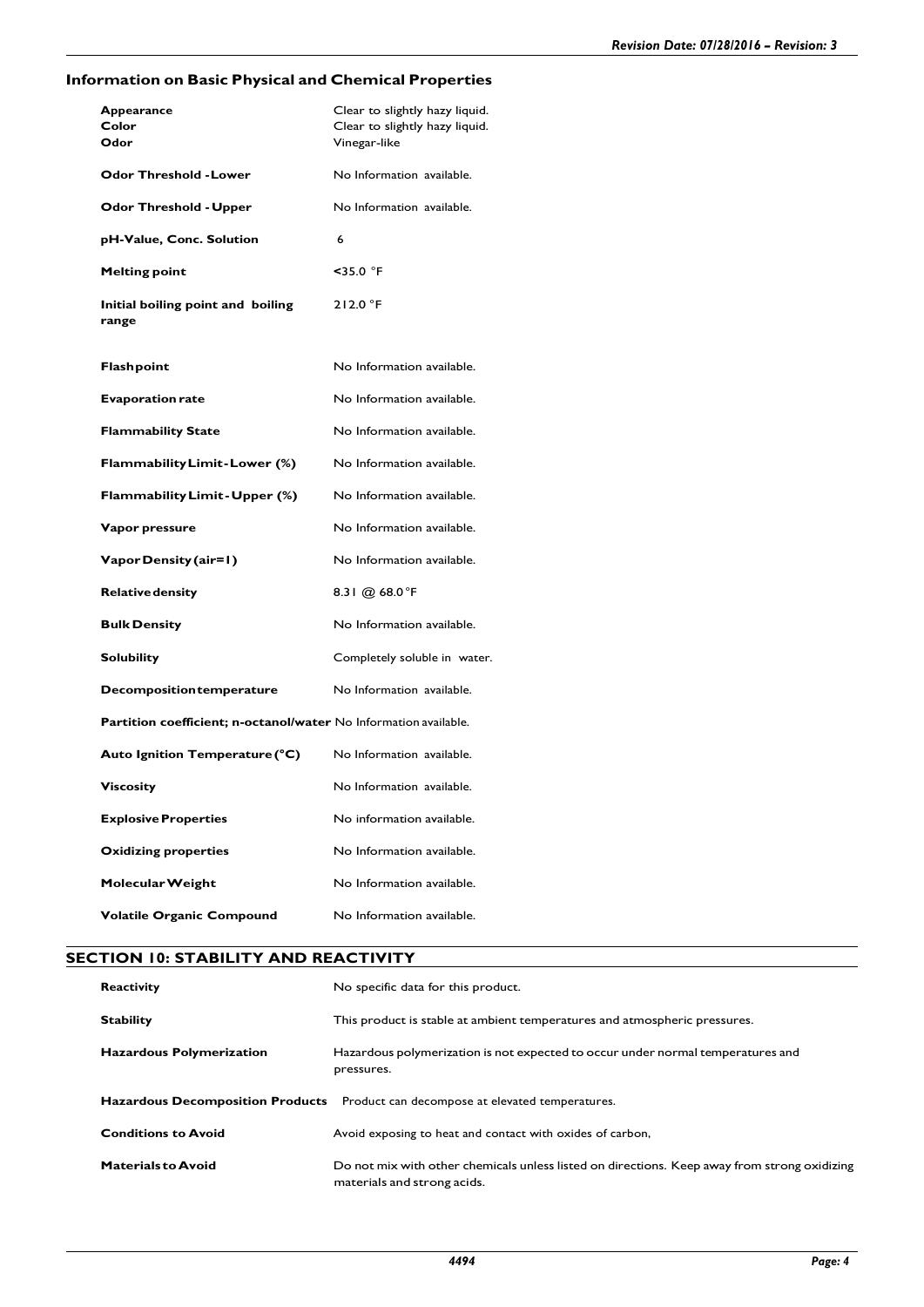# **SECTION 11: TOXICOLOGICAL INFORMATION**

| <b>Toxicological Information</b>                           | No toxicological information for the overall finished product. |
|------------------------------------------------------------|----------------------------------------------------------------|
| <b>Acute Toxicity (Oral LD50)</b>                          | 5000.00 mg/kg Rat                                              |
| <b>Acute Toxicity (Dermal LD50)</b>                        | 2000.00mg/kg Rabbit                                            |
| <b>Acute Toxicity (Inhalation LC50)</b>                    | No Information available.                                      |
| <b>Skin Corrosion/Irritation</b>                           | No Information available.                                      |
| <b>Respiratory Sensitization</b>                           | No Information available.                                      |
| <b>Skin Sensitization</b>                                  | No Information available.                                      |
| <b>Reproductive Toxicity:</b>                              | No Information available.                                      |
| <b>Germ Cell Mutagenicity:</b>                             |                                                                |
| <b>Genotoxicity - In Vitro</b>                             |                                                                |
| <b>Genotoxicity - In Vivo</b>                              |                                                                |
| Carcinogenicity:                                           |                                                                |
| Carcinogenicity                                            | No Information available.                                      |
| NTP - Carcinogenicity                                      | The product and its components are not listed.                 |
| <b>OSHA - Carcinogenicity</b>                              | The product and its components are not listed.                 |
| <b>IARC</b> Carcinogenicity                                | No Information available.                                      |
| Specific Target Organ Toxicity - Single Exposure:          |                                                                |
| <b>STOT - Single Exposure</b>                              | No Information available.                                      |
| <b>Specific Target Organ Toxicity - Repeated Exposure:</b> |                                                                |

| <b>Name</b>            | <b>LD50 Oral</b> | <b>LD50 Dermal</b> | <b>LC50</b> Inhalation |
|------------------------|------------------|--------------------|------------------------|
| Alkylamide hydrolysate | 5000 mg/kg Rat   | 2000 mg/kg Rabbit  |                        |

## **SECTION 12: ECOLOGICAL INFORMATION**

**STOT - Repeated Exposure** No Information available.

| <b>Ecotoxicity</b>                                                                                 | No Information available.                                                                                  |  |
|----------------------------------------------------------------------------------------------------|------------------------------------------------------------------------------------------------------------|--|
| <b>Acute Toxicity - Fish</b><br><b>Acute Toxicity -</b><br><b>Aquatic Invertebrates</b>            | LC50 96 Hours > 2500.00ppm Onchorhynchus mykiss (Rainbow Trout)<br>LC50 48 Hours >1950.00ppm Daphnia magna |  |
| <b>Acute Toxicity - Aquatic Plants</b>                                                             | EC50 72 Hours $>1900.00$ ppm                                                                               |  |
| <b>Degradability</b>                                                                               | No information available.                                                                                  |  |
| <b>Bioaccumulative Potential</b>                                                                   | No Information available.                                                                                  |  |
| Mobility                                                                                           | No Information available.                                                                                  |  |
| <b>Results of PBT and vPvB Assessment</b> The product does not contain any PBT or vPvB substances. |                                                                                                            |  |

**Other AdverseEffects** None known.

| <b>Name</b>            | <b>Acute</b><br>Toxicity<br>(Fish) | <b>Acute Toxicity (Aquatic Invertebrates)</b> | <b>Acute Toxicity</b><br>(Aquatic<br><b>Plants</b> ) |
|------------------------|------------------------------------|-----------------------------------------------|------------------------------------------------------|
| Alkylamide hydrolysate | >2500                              |                                               |                                                      |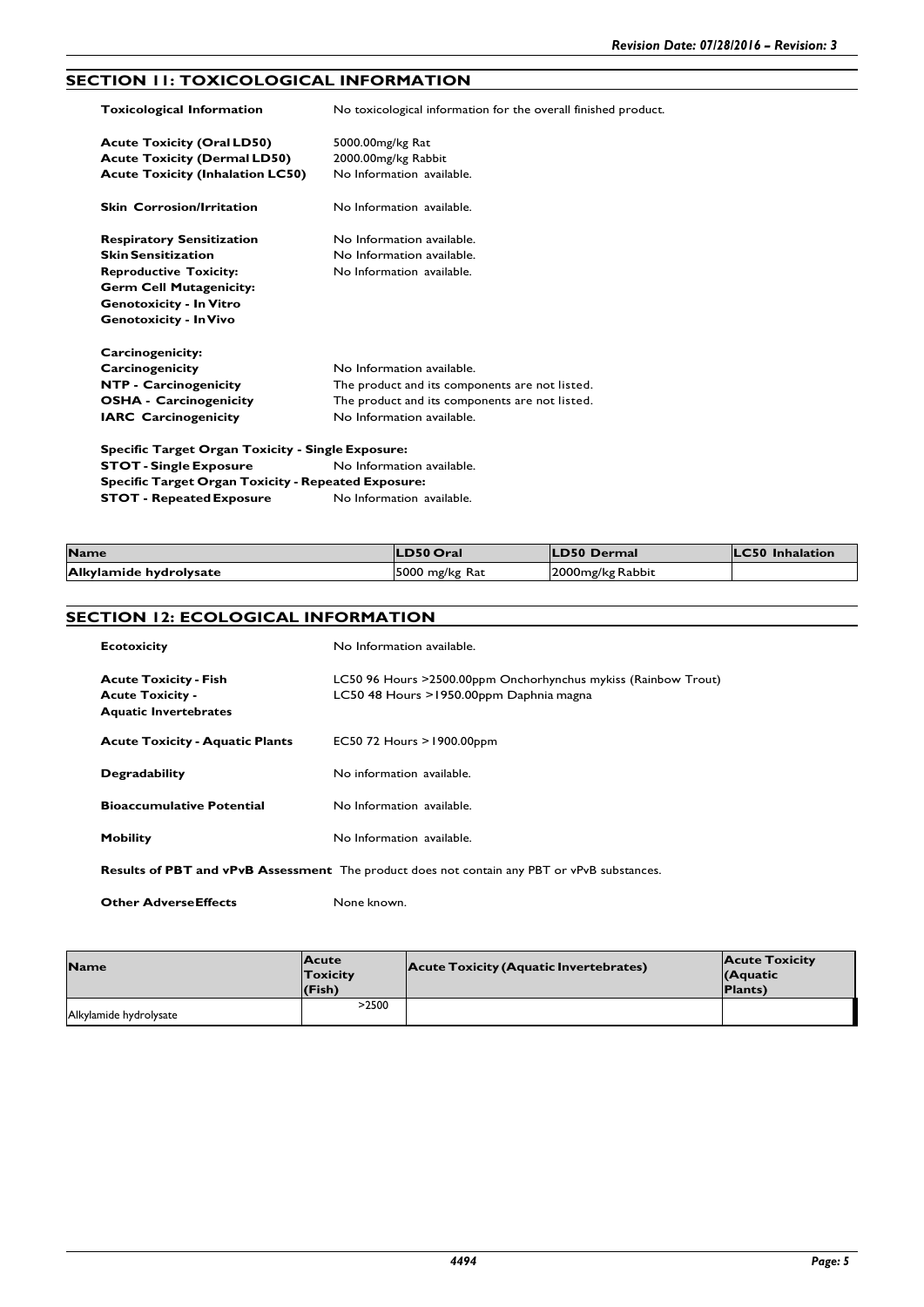## **SECTION 13: DISPOSAL CONSIDERATIONS**

| <b>Waste Management</b> | When handling waste, consideration should be made to the safety precautions applying to<br>handling of the product.                                                                                                                                                                                                |
|-------------------------|--------------------------------------------------------------------------------------------------------------------------------------------------------------------------------------------------------------------------------------------------------------------------------------------------------------------|
| <b>Disposal Methods</b> | Dispose in accordance with all applicable federal, state and local laws and regulations. Do<br>NOT dump into any sewers, on the ground or into any body of water. Rinse containers before<br>disposal. Since emptied containers contain product residue, follow label warnings even after<br>container is emptied. |

# **SECTION 14: TRANSPORT INFORMATION**

| <b>UN No. (DOT/TDG)</b>                                               | Not applicable. |
|-----------------------------------------------------------------------|-----------------|
| UN No. (IMDG)                                                         | Not applicable. |
| UN No. (ICAO)                                                         | Not applicable. |
| <b>DOT Proper Shipping Name</b>                                       | Not applicable. |
| <b>TDG Proper Shipping Name</b>                                       | Not applicable. |
| <b>DOT Hazard Class</b>                                               | Not applicable. |
| <b>DOT Hazard Label</b>                                               | Not applicable. |
| <b>TDG Class</b>                                                      | Not applicable. |
| <b>TDG Label(s)</b>                                                   | Not applicable. |
| <b>IMDG Class</b>                                                     | Not applicable. |
| <b>ICAO Class</b>                                                     | Not applicable. |
| <b>Transport Labels</b>                                               |                 |
| <b>DOT PackGroup</b>                                                  | Not applicable. |
| <b>IMDG Pack Group</b>                                                | Not applicable. |
| <b>Air Pack Group</b>                                                 | Not applicable. |
| <b>EMS</b>                                                            | Not applicable. |
| <b>Environmentally Hazardous</b><br><b>Substance/Marine Pollutant</b> | No              |

### **SECTION 15: REGULATORY INFORMATION**

### US Federal Regulations

**SARASection302Extremely HazardousSubstances Tier IIThresholdPlanningQuantities** The Following ingredients are listed

#### **CERCLA/Superfund, Hazardous Substances/Reportable Quantities (EPA)** The Following ingredients are listed Alkylamide hydrolysate

#### **SARA Extremely Hazardous Substances EPCRA Reportable Quantities** The Following ingredients are listed

## **SARA 313 Emission Reporting**

The Following ingredients are listed Alkylamide hydrolysate

# **CAA Accidental ReleasePrevention**

The Following ingredients are listed

#### **OSHA Highly Hazardous Chemicals**

The Following ingredients are listed